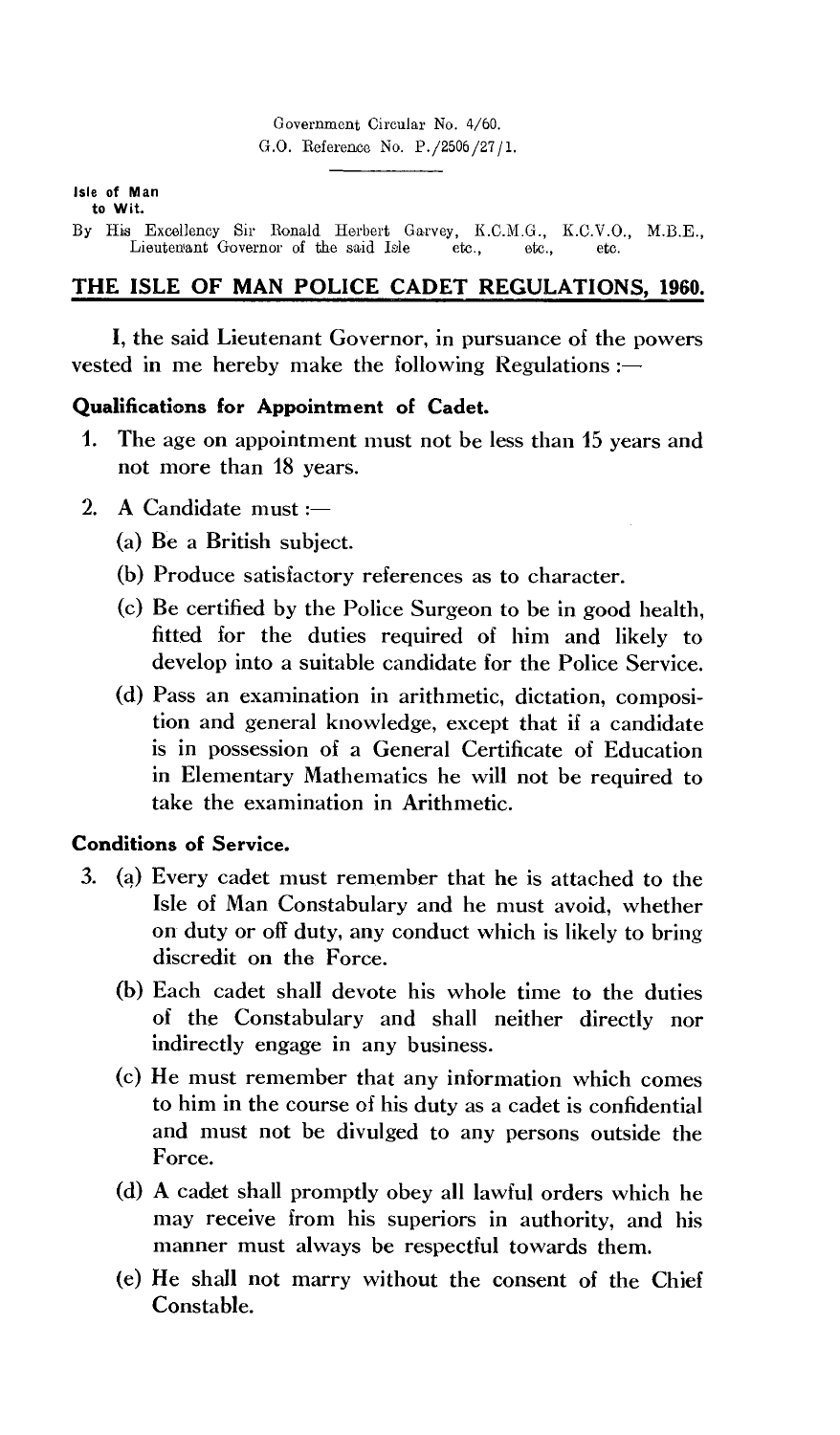- ( f ) He shall serve and reside where he is directed.
- (g) He shall upon no occasion, or under any pretext whatever, receive any fees, gratuities or rewards, except with the Authority of the Chief Constable.
- (h) He is forbidden to borrow money or receive anything without payment on pain of immediate dismissal.
- $(i)$  On attaining the age of 19 years, he may, at the Chief Constable's discretion if there is a vacancy, be appointed as a Constable in the Regular Force, provided that he conforms to the required physical and educational standards. If cadets are not appointed as Constables at the age of 19 owing to there being no vacancy for them in the regular force, they may remain as cadets, subject to the approval of the Chief Constable, until the age of 23.
- $(i)$  Cadet service up to the age of 19 years will NOT count towards pensionable service. Thereafter it will count.

### **Termination of Service.**

4. The services of a cadet may be terminated by seven days notice on either side, except in the case of serious misconduct, when the engagement may be terminated at once by the Chief Constable.

### **Uniform.**

- 5. A cadet's uniform and other equipment are provided by the Police authority and are not his own property. Uniform will be worn on duty and at no other time. It must be maintained in good condition, and he must return it when ordered to do so. Each cadet on appointment will be supplied with the following items  $:=$ 
	- 2 open-necked tunics (Cadet flashes on shoulders).
	- 2 pairs of trousers.
	- 1 greatcoat.
	- 1 mackintosh.
	- 1 cap.
	- 1 pair of black leather gloves.
	- 1 pair of white cotton gloves.
	- 2 shirts.
	- 6 collars.
	- 2 ties.
	- 1 pair waterproof leggings.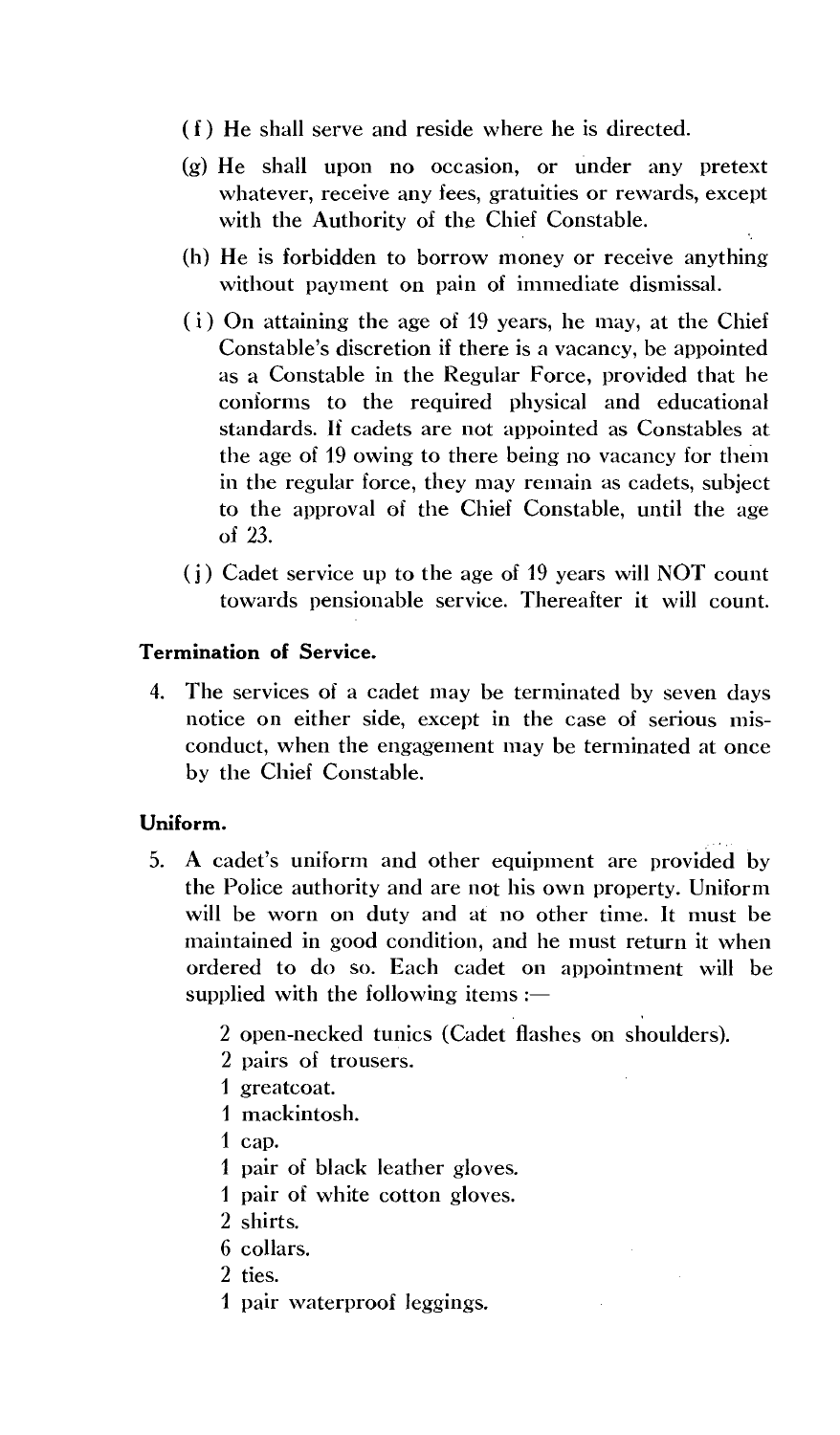**Pay.** 

6. (a) Cadets shall be paid weekly in accordance with the scale stated below :-

| $\cdot$ Age | Pay per Year                      |    |
|-------------|-----------------------------------|----|
| $15$ years  | $\mathbf{E210}$ . $\mathbf{E210}$ | Ò. |
| 16 years    | £240                              |    |
| 17 years    | £275                              |    |
| 18 years    | £305                              |    |

 $\sim 1$ 

Cadets holding the General Certificate of Education Examination in English, Mathematics or Science, and one other paper at ordinary level, or the Entrance Examination of the Local Government Examinations Board, will be placed on appointment one point higher on the scale. In such cases the salary at the age of 18 years will be £335 per annum. Cadets who are not absorbed into the Regular Force at the age of 19 and who are allowed to continue as Cadets under paragraph 3 (i) above will be paid at Constable's rates.

(b) He shall receive his pay on such days as shall be appointed and shall pay his National Insurance contributions as directed.

### **Allowances.**

**7.** The following allowances only are paid to cadets.

## **Subsistence or Refreshment Allowance.**

Absences over 1 hour and under 5 hours—

| If absence necessitates his obtaining a                         | Allowance |
|-----------------------------------------------------------------|-----------|
|                                                                 | $2/6d$ .  |
| If absence necessitates his obtaining a<br>mid-day meal and tea | $4/0d$ .  |
| Absence over 5 hours—Subsistence Allowance                      |           |
| Over 5 hours and not exceeding 8 hours                          | $4/0d$ .  |
| Over 8 hours and not exceeding 12 hours                         | $5/6d$ .  |
| Over 12 hours and not exceeding 24 hours                        | $9/0d$ .  |
|                                                                 |           |

### **Hours of Duty.**

8. His hours of duty shall not exceed 44 hours a week except in an emergency when they may be extended at the discretion of the officer-in-charge (not to be below the rank of Inspector). When the normal period of duty is so extended he will be granted, as soon as the exigencies of duty permit, time off duty equal to the period worked over and above the normal duty period.